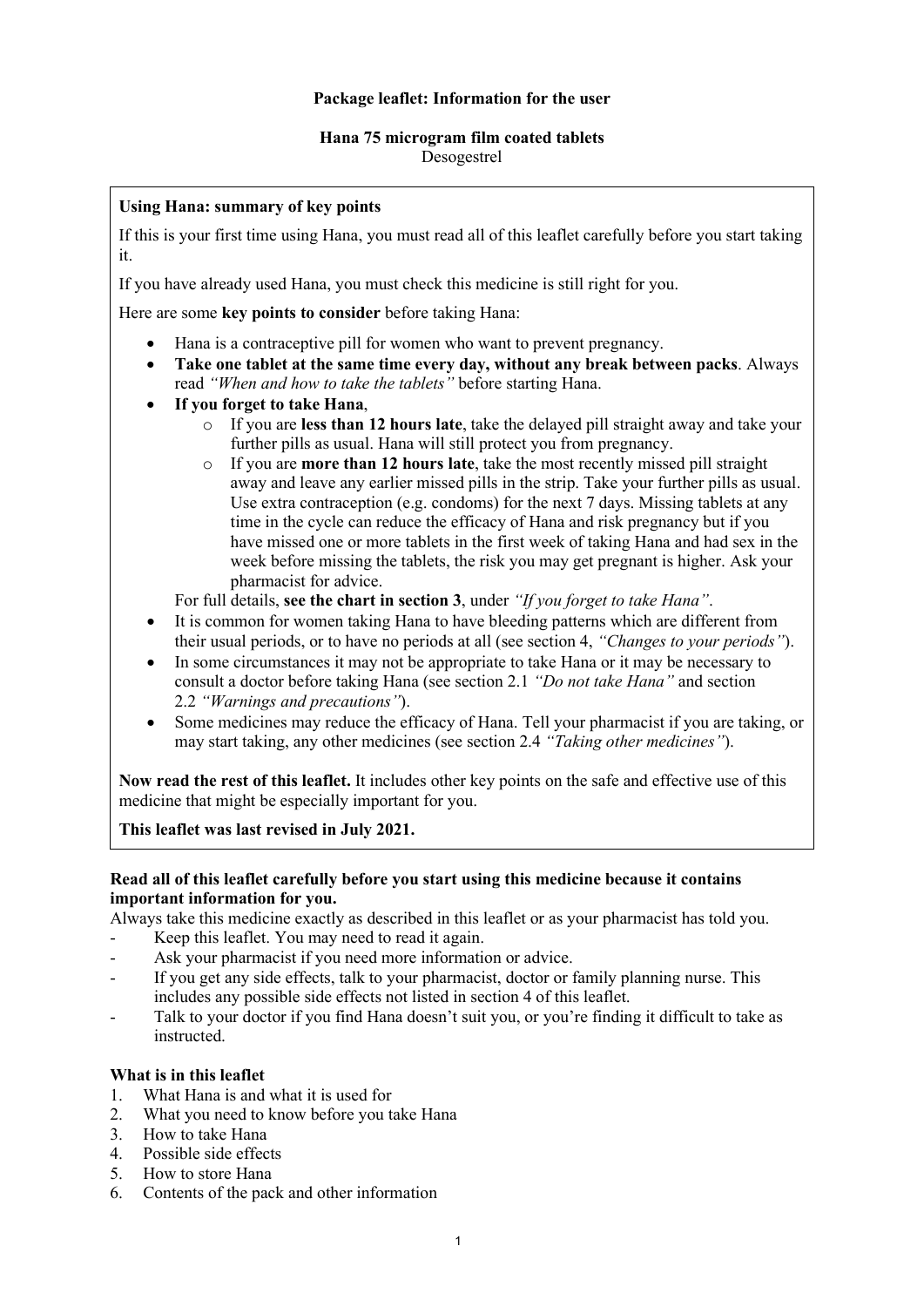## **1. What Hana is and what it is used for**

Hana is a daily contraceptive used to prevent pregnancy for women of childbearing age. It is an *oral hormonal contraceptive* (often called "the pill"). Hana works primarily by preventing a woman's egg cell from ripening (prevents ovulation); it also has effects on cervical mucus which makes it more difficult for sperm to enter the womb.

Hana contains a small amount of one type of female sex hormone: a *progestogen* called desogestrel. Unlike the *combined pill*, Hana does not contain any oestrogen hormone, in addition to the progestogen. For this reason, Hana is called a *progestogen-only pill* (POP).

Other methods of contraception are available with a prescription that might suit you better – see section 6.3 *"More about contraception and women's health screening"* at the end of this leaflet. Talk to your pharmacist, doctor or family planning nurse if you want more information.

In contrast to the combined pill, Hana can be used

- by women who **cannot take oestrogens**, or do not want to
- by women who are **breast-feeding**.

If you think you are post-menopausal, talk to your doctor. You may not need to take contraceptives.

Hormonal contraceptives, including Hana, do not protect you against HIV infection (AIDS) or any other sexually transmitted disease. Only condoms can protect you from sexually transmitted infections.

This product does not work as an emergency contraceptive. If it's taken every day it will protect against a pregnancy in the future.

#### **2. What you need to know before you take Hana**

#### **2.1 Do not take Hana**

- if you have **cancer** that is affected by sex-steroid hormones, such as certain types of breast cancer, ovarian cancer, endometrial (uterine) cancer
- if you have a **blood clot** in the legs (*deep vein thrombosis)* or lungs (*pulmonary embolism*) (see section *"Blood clots"* in section 2.2 *"Warnings and precautions"*)
- if you have, or have had, **jaundice** (yellowing of the skin or whites of the eyes) or severe **liver diseases** and blood tests show your liver has not returned to normal
- if you have any **unexplained vaginal bleeding** between your periods, or if you repeatedly have bleeding after sex
- if you are **allergic** to desogestrel, or any of the other ingredients of Hana (listed in section 6, *"Contents of the packs and other information"*)
- if you are **pregnant** or think you may be pregnant. (Signs of pregnancy are listed in section 2.5 *"Pregnancy and breast-feeding"*).

**Talk to your doctor or family planning nurse** if any of these apply to you. Your doctor or family planning nurse may advise you to use a different method of birth control.

#### **2.2 Warnings and precautions**

#### **Talk to your pharmacist, doctor or family planning nurse before taking Hana:**

- if you have had **cancer** that is affected by progestogen hormones, such as certain types of breast cancer, ovarian cancer, endometrial (uterine) cancer
- if you have had a **blood clot** in the legs (*deep vein thrombosis*) or lungs (*pulmonary embolism*)
- if you have **liver cancer or other liver problems**
- if you have **high blood pressure**
- if you have **diabetes**
- if you have **epilepsy** (see section 2.4*"Taking other medicines"*)
- if you have **tuberculosis** (see section 2.4*"Taking other medicines"*)
- if you have had **chloasma** (yellowish-brown pigmentation patches on the skin, particularly of the face).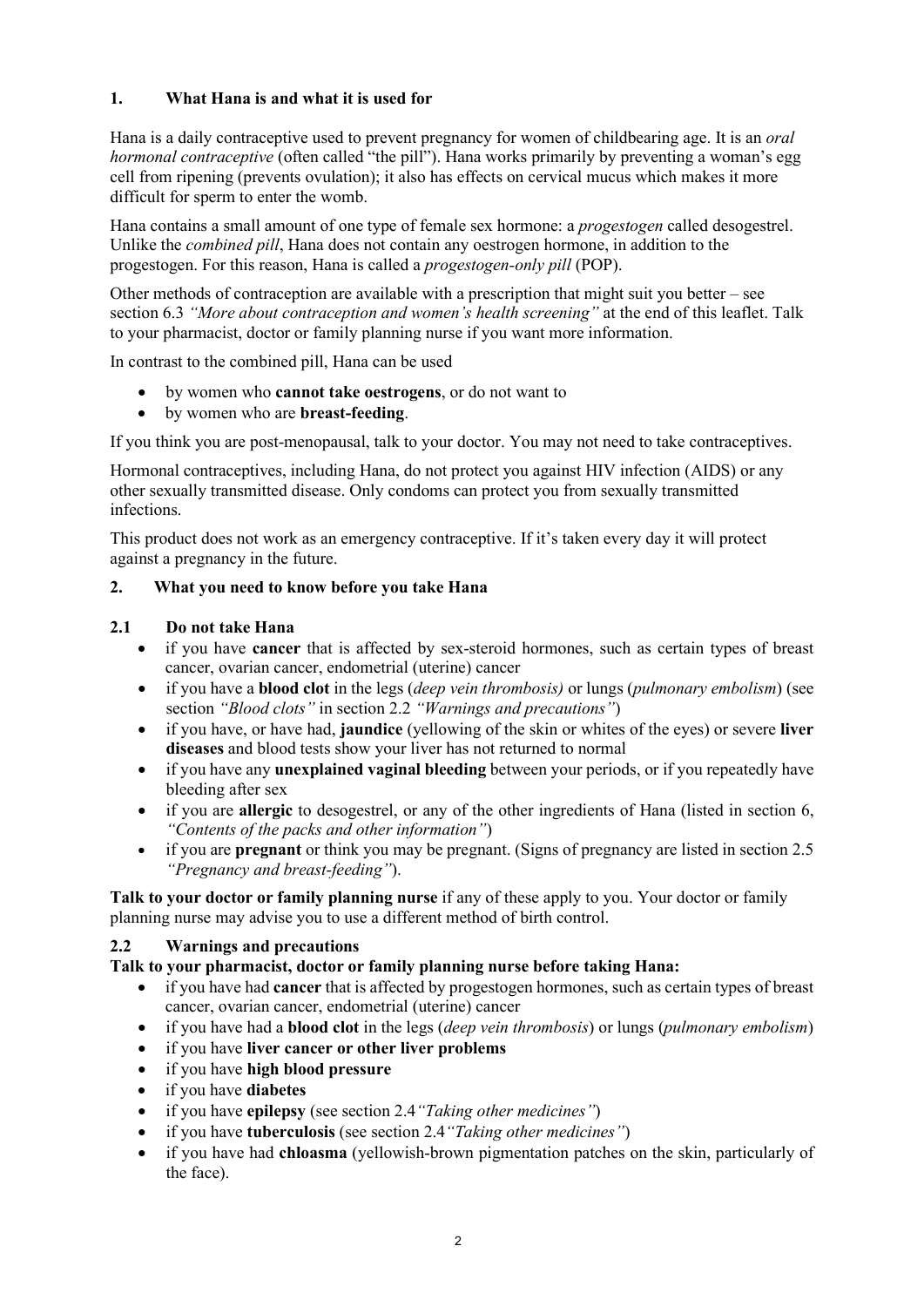If any of these apply to you, you may still be able to take Hana but your doctor may want to see you from time to time.

It is common for women taking Hana to have bleeding patterns that are different from their usual periods. Some women will have bleeding less often, or none at all; some will have bleeding more often. Bleeding patterns may settle with time. A change in your bleeding pattern is not something you should normally be worried about if you are taking your pill as directed – see section 4.2*"Changes to your periods"*.

#### **Breast cancer**

Breast cancer is rare in women under 40 years old. The risk increases as women get older. See your doctor as soon as possible if you feel any lumps or see a change in your breasts.

The risk of breast cancer is slightly higher in women taking any contraceptive pill, as compared to women of the same age not on the pill. The risk with progestogen-only pills, such as Hana, is thought to be similar to that in women on the combined pill. It may be lower, though more research is needed to be certain.

A woman's risk while on the combined pill is more affected by how old she is, rather than for how long she takes the pill. For example:

| 10,000 women take the            | 10,000 women take the            | 10,000 women take the            |
|----------------------------------|----------------------------------|----------------------------------|
| combined pill for up to 5 years, | combined pill for up to 5 years, | combined pill for up to 5 years, |
| and stop taking it by the age of | and stop taking it by the age of | and stop taking it by the age of |
| 20                               | 30                               | 40                               |
| w                                |                                  |                                  |
| 1 extra case of breast cancer    | 5 extra cases of breast cancer   | 20 extra cases of breast cancer  |
| found, on top of the 4 cases     | found, on top of the             | found, on top of the 160 cases   |
| usually diagnosed in the         | 44 cases usually diagnosed in    | usually diagnosed in the 10      |
| 10 years afterwards              | the 10 years afterwards          | years afterwards                 |

Compared to the risk of getting breast cancer ever in life, the increased risk associated with the combined pill is low. It may be that women on the combined pill were examined more often, so that the breast cancer was noticed earlier.

When women stop taking the pill, their risk of breast cancer gradually reduces so that, within 10 years of stopping, their risk is the same as for those who have never taken it.

#### **Blood clots**

Blood clots in major arteries and veins are rare but can cause serious health problems. The risk of a blood clot is higher in women on any type of contraceptive pill (but no higher than the risk in pregnant women). The risk with progestogen-only pills, such as Hana, is thought to be lower than in women on the combined pill, but this has yet to be confirmed.

A clot in the deep veins of the leg (called a *deep vein thrombosis*, or DVT) can cause the following symptoms, usually in the calf:

- swelling of the leg
- redness and warm skin
- severe pain in the leg

A clot in the leg can travel to the lungs and stop there (a *pulmonary embolism*), which can be fatal. Signs of a blood clot in the lungs include:

- chest pain
- breathlessness
- coughing up blood

**Contact your doctor immediately** if you notice any of the signs above. Do not take Hana if you have a blood clot.

Being immobile can increase your risk of a blood clot. Consult your doctor at least four weeks before planned surgery to see whether you should stop using Hana during that time.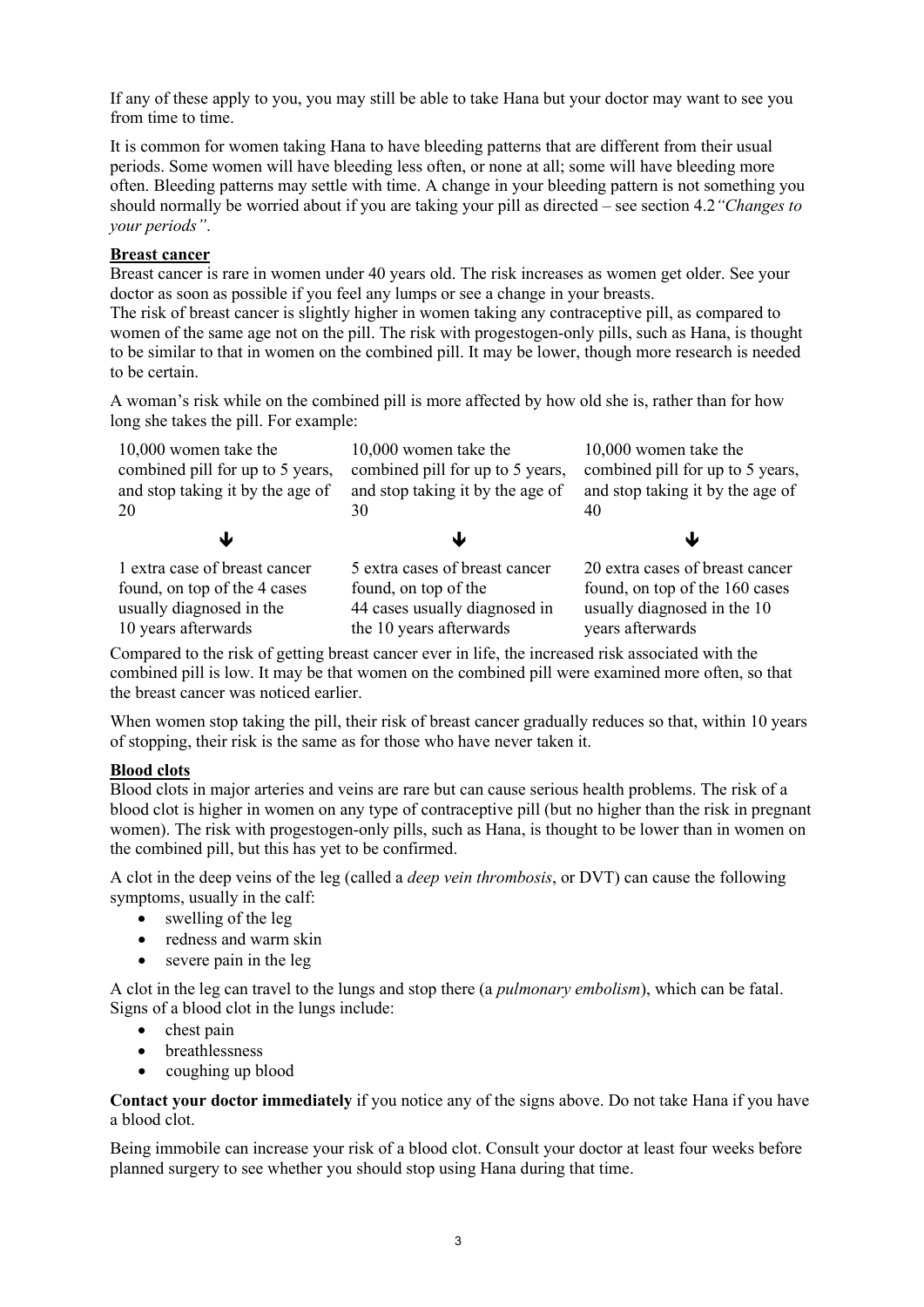## **Pregnancy outside the womb (ectopic pregnancy)**

Hana consistently inhibits ovulation (see section 1 *"What Hana is and what it is used for"*) and so reduces the risk of pregnancy outside the womb. However, contact your doctor immediately if you have sudden or severe pain in the lower abdomen or stomach area with or without vaginal bleeding, even if you don't think you are pregnant.

## **Mental health**

Some women using hormonal contraceptives, including Hana, have reported depression or depressed mood. Depression can be serious and sometimes lead to suicidal thoughts. If you experience mood changes and depressive symptoms, **contact your doctor as soon as possible**.

#### **High blood pressure (hypertension)**

If you develop high blood pressure during the use of Hana, or if your blood pressure remains high despite treatment you have been given, contact your doctor to decide whether Hana should be stopped.

#### **Effect on bone mineral density**

Because Hana prevents ovulation, it reduces the overall level of estrogen hormone in the bloodstream. It is not known whether this reduction has any effect on bone density and risk of fracture in later life.

#### **2.3 Children and adolescents**

No clinical data on efficacy and safety are available in adolescents below 18 years.

#### **2.4 Taking other medicines**

Tell your pharmacist, doctor or family planning nurse if you are taking any other medicines, have recently taken any, or might in the future. This includes medicines that you buy without a prescription, and herbal remedies.

If any pharmacist, doctor or family planning nurse prescribes you another medicine, tell them that you take Hana. They can tell you if the other medicine is OK to take at the same time, and whether you need to use extra contraception (for example, condoms).

If you are using these medicines or herbal remedies listed below either **chronically** or for **long-term treatment**, you should **consult your doctor** as an alternative method of contraception may be more appropriate for you.

#### *Substances which may lead to unexpected bleeding and/or contraceptive failure in women using Hana*

These include treatments for:

- epilepsy (e.g. primidone, phenytoin, barbiturates, carbamazepine, oxcarbazepine, felbamate, topiramate, phenobarbital)
- tuberculosis (e.g. rifampicin, rifabutin)
- HIV infections (e.g. efavirenz)
- pulmonary arterial hypertension: high blood pressure in the blood vessels of the lungs (bosentan)
- depression (the herbal remedy St. John's Wort)
- fungal infections (e.g. griseofulvin)

All these medicines or herbal remedies can stop Hana working properly.

If you are using any of these medicines or herbal remedies for **short-term** treatment, you can continue taking Hana, but **you must also use extra contraception** (for example, condoms) every time you have sex during treatment and until 28 days after stopping the last dose of the other medicine or herbal remedy.

If you are using any of these medicines or herbal remedies either **chronically** or for a **long-term** treatment, you should **consult your doctor for further advice**.

## *Substances increasing the blood levels of Hana*

These include medicines used for the treatments of:

- fungal infections (e.g. ketoconazole, itraconazole, fluconazole)
- certain bacterial infections (e.g. clarithromycin, erythromycin)
- high blood pressure, angina or certain abnormal heart rhythm (e.g. diltiazem)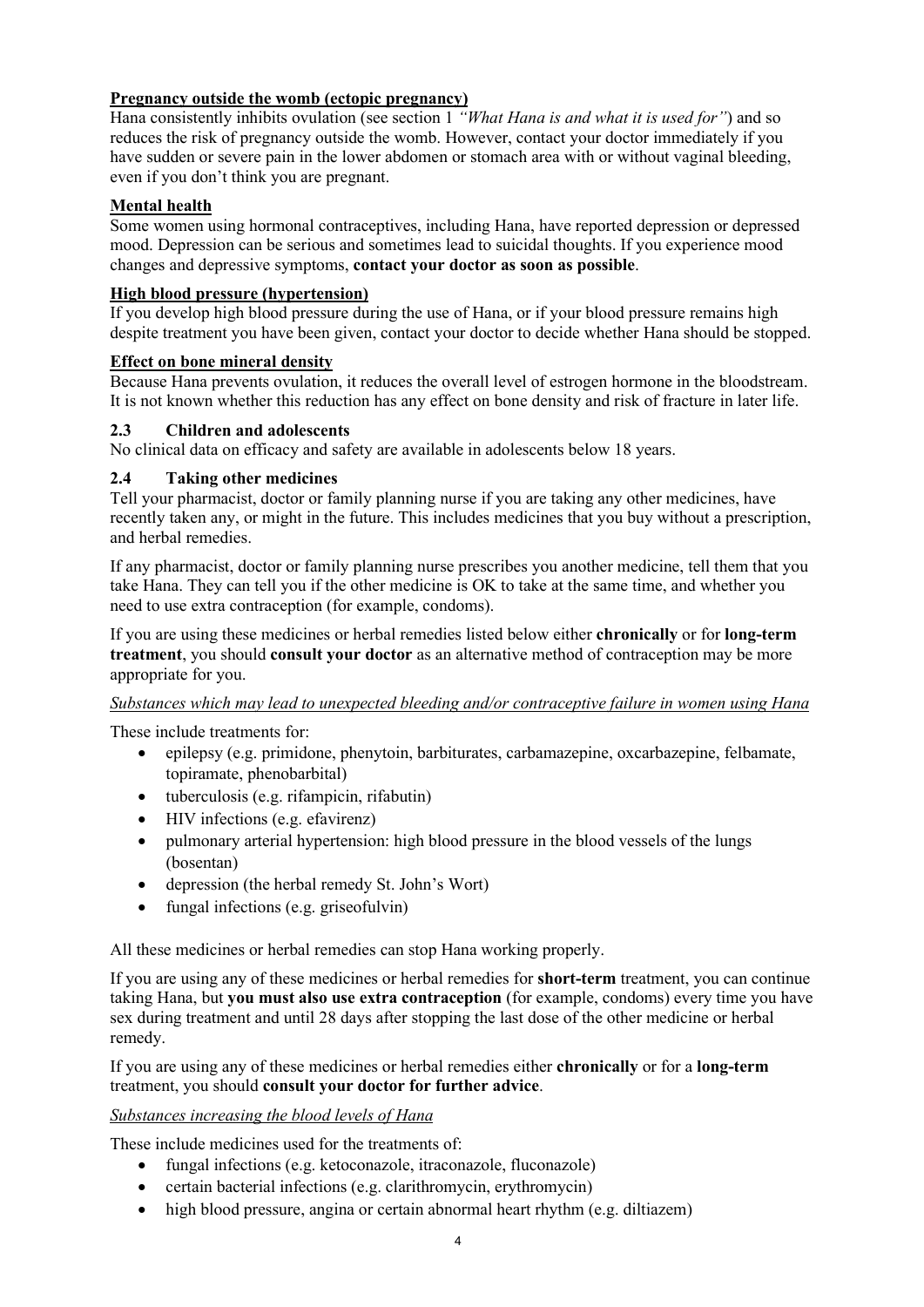The leaflet for these medicines needs to be consulted to identify potential interactions and any recommendations. **Ask your pharmacist for advice**.

*Substances with variable effects on the blood levels of Hana*

These include treatments for:

- HIV infections (e.g. ritonavir, nelfinavir, nevirapine)
- hepatitis C virus infection (e.g. boceprevir, telaprevir)

The leaflet for these medicines needs to be consulted to identify potential interactions and any recommendations. **Ask your pharmacist for advice. In case of doubt, you must use extra contraception (for example, condoms) during treatment with these medicines**.

Hana may also interfere with how other medicines work, causing them to either have an increased effect (e.g. medicines containing ciclosporin) or a decreased effect (e.g. lamotrigine).

#### **For more advice, ask your pharmacist**.

#### **Taking emergency contraception containing ulispristal acetate**

Using Hana and emergency contraception containing ulipristal acetate together can alter the effect of both these medicines, resulting in reduced contraceptive effect and increased risk of pregnancy.

If you have used emergency contraception containing ulipristal acetate during your cycle, you must wait 5 days after taking ulipristal acetate before taking Hana. You **must also use additional contraception** (for example, condoms) every time you have sex during the 5 days while you wait to start or resume taking Hana and for the first 7 days of taking Hana (ie. for a **total of 12 days**).

**For more advice, ask your pharmacist, doctor or family planning nurse.**

#### **2.5 Pregnancy and breast-feeding**

#### **If you are pregnant or think you may be pregnant**

Do not use Hana if you are pregnant, or think you may be pregnant. Take a pregnancy test or talk to your pharmacist, doctor or family planning nurse if your period is late after missing any pills in the last month, or if you think you may be pregnant. If you become pregnant, **stop taking Hana and see your doctor**.

Signs that you may be pregnant include: a missed period, tender breasts, feeling sick, tiredness, and mood swings.

#### **If you are breast-feeding**

Hana may be used while you are breast-feeding. Desogestrel, the active substance of Hana, does not appear to influence the production or the quality of breast-milk. However, there have been infrequent reports of a decrease in breast milk production while using desogestrel. A small amount of desogestrel passes into the milk.

Researchers have followed children who were breast-fed for 7 months while their mothers were using desogestrel. The children's health was studied up until they were  $2\frac{1}{2}$  years old. No effects on their growth or development were seen.

#### **If you want to get pregnant**

If you decide you want to become pregnant, simply stop taking Hana. Hana will not delay your ability to get pregnant.

#### **2.6 Driving and using machines**

Hana has no known effect on your ability to drive or use machines.

#### **2.7 Hana contains lactose**

Hana contains lactose (milk sugar). Contact your doctor before taking Hana if you have been told by a doctor that you are intolerant to some sugars.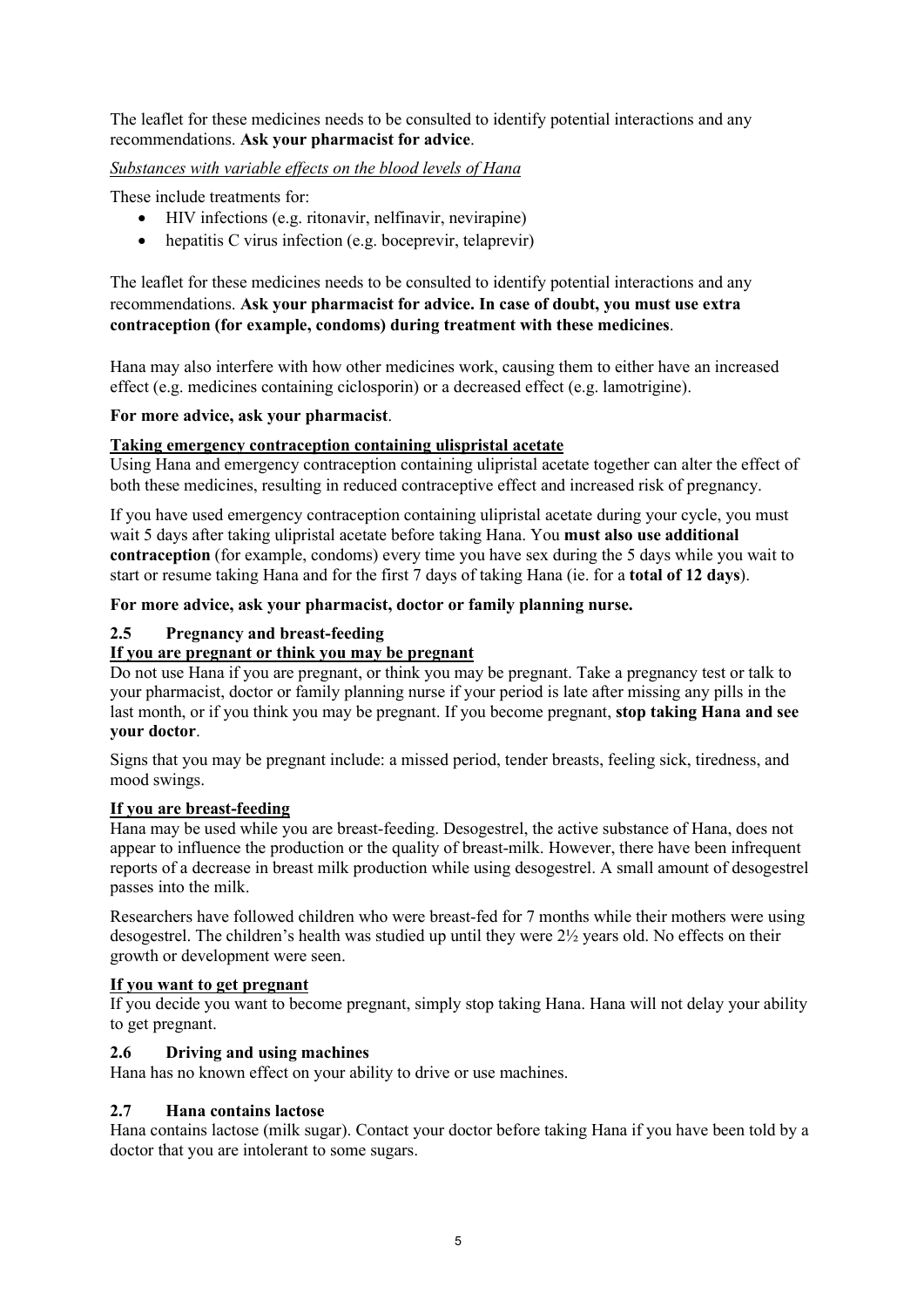## **2.8 Regular screening**

It is important that you continue to have regular smear tests (cervical screening) while taking Hana.

If you are worried you may have got a Sexually Transmitted Infection (STI) including HIV (AIDS), go for a check-up at a sexual health clinic as soon as you can. Many STIs, like HIV, have no symptoms at all. The only way to know for sure that you do not have an STI is to get tested. Only barrier methods (such as condoms) can protect you from sexually transmitted infections.

## **2.9 Contact your doctor**

## **Immediately**

- if you have severe pain or swelling in either of your legs; unexplained pains in the chest, breathlessness, an unusual cough, or if you cough up blood (possibly a sign of a **blood clot**)
- if you have a sudden or severe pain in the lower abdomen or stomach area with or without vaginal bleeding, even if you don't think you are pregnant (possibly a sign of an **ectopic pregnancy**, a pregnancy outside the womb)
- if you have a sudden severe stomach ache or look jaundiced (you may notice yellowing of the skin and the whites of the eyes, or dark urine, possibly signs of **liver diseases**)

#### **As soon as possible**

- if you feel a lump or see changes in your breast (possibly a sign of **breast cancer**)
- if you have unusually heavy **vaginal bleeding** or if you repeatedly have bleeding after sex
- if you think you are **pregnant**

If you are due to have surgery that will make you immobile, consult your doctor at least four weeks in advance.

#### **3. How to take Hana**

#### **3.1 When and how to take the tablets**

Hana will not prevent pregnancy unless taken exactly as directed.

## **Take one tablet at the same time every day, without a break between packs.**

Swallow the tablet whole.

Choose a convenient time of day. It is best to link this to something you already do at the same time every day. For example, when you wake up, or when you brush your teeth.

Never skip your daily tablet. Take it every day, even when you bleed or have spotting (see Section 4, *"Possible side effects"*).

The Hana pack contains 28 tablets. The days of the week are printed on the pack, and arrows show the order to take the tablets. Every time you start a new pack of Hana, take a tablet labelled with the correct day. For example, if you start on a Wednesday, you must take a tablet marked with Wed. Don't start with just any tablet.

Continue to take one tablet a day until the pack is empty, following the direction shown by the arrows.

When a pack is empty, you must start with a new pack of Hana on the next day, **without a break**, and without waiting for a bleed.

#### **3.2 Starting your first pack of Hana**

#### **Not currently using hormonal contraception:**

**If you are not using hormonal contraception** now or in the past month (for example, pill, vaginal ring, skin patch, injection, implant, hormone-containing coil (IUS)), wait for your period to begin.

- $\circ$  it is preferable to take your first tablet on day 1 of your period. When doing so, you do not need to use extra contraception
- $\circ$  if you take your first tablet on days 2–5 of your period, use extra contraception (for example, condoms) for the first 7 days of taking the tablets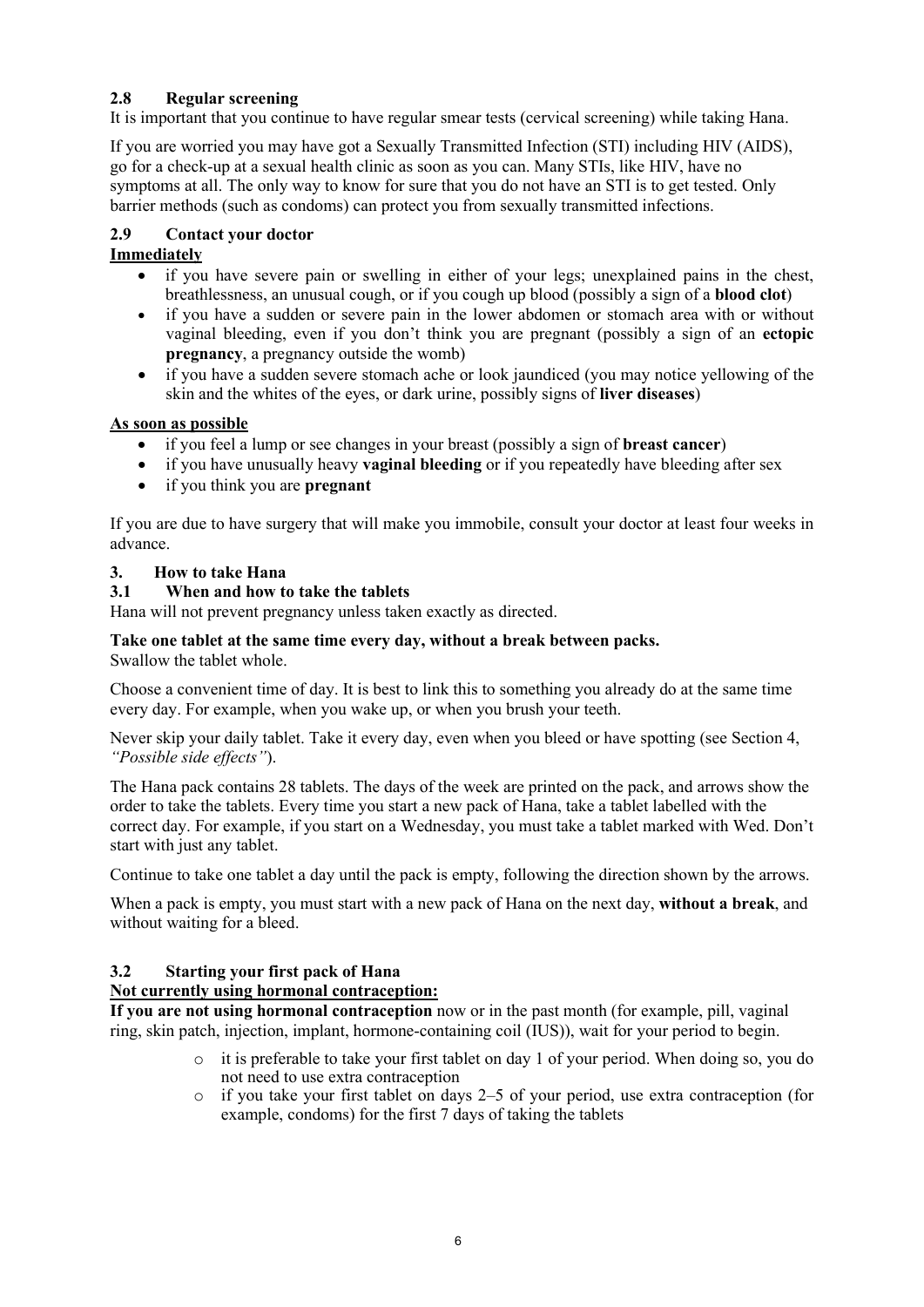#### **Changing from a combined pill:**

- o if you **have had your usual break** from a combined pill, take the first Hana tablet on the day after your break, or when you have taken all the inactive tablets of your other contraceptive. **If you follow these instructions, make sure you use extra contraception (for example, condoms) for the first 7 days of taking Hana**
- o if you **haven't had your usual break** from a combined pill, start taking Hana on the day after you take the last tablet from your present pill pack. Even if your other pill pack contains inactive tablets, you can start Hana on the day after taking the last active tablet. If you are not sure which this is, ask your pharmacist. If you follow these instructions, you do not need extra contraception

#### **Changing from a vaginal ring or skin patch:**

- o if there **has been a break** between removal of the vaginal ring or skin patch (ie. you are not starting Hana on the day of removal of the ring or patch), **make sure you use extra contraception (for example condoms) for the first 7 days of taking Hana.**
- o if you **start taking Hana on the day of removal** of the vaginal ring or skin patch, you do not need extra contraception

#### **Changing from another progestogen-only pill:**

Switch on any day from another progestogen-only pill. You must start the day after you stop your other pill. You do not need extra contraception.

#### **Changing from an injection, implant or hormone-containing coil (IUS):**

When changing from an injection, start using Hana on the same day the injection is due. You do not need extra contraception.

When changing from an implant or hormone-containing coil (IUS), start Hana the same day the IUS or implant is removed. Your doctor will advise you when the IUS should be removed and whether you need any extra contraception.

#### **Starting or resuming Hana following emergency contraception:**

Ask your pharmacist for advice on how to start taking or resume taking Hana following emergency contraception. If you have taken emergency contraception, it is advisable to wait until day 1 of your next menstrual period before taking Hana.

Emergency contraception containing **levonorgestrel** can be used with Hana. If you have used emergency contraception containing levonorgestrel during your cycle, you can start or continue taking Hana the same day, but you **must use additional contraception** (for example, condoms) every time you have sex for the next **7 days**.

Using Hana and emergency contraception containing **ulipristal acetate** together can alter the effect of both these medicines, resulting in reduced contraceptive effect and increased risk of pregnancy. If you have used emergency contraception containing ulipristal acetate during your cycle, you must wait 5 days after taking ulipristal acetate before taking Hana and you **must also use additional contraception** (for example, condoms) every time you have sex during the 5 days while you wait to start or resume taking Hana and for the first 7 days of taking Hana (ie. for a **total of 12 days**).

#### **If you have had a baby:**

You can start Hana any day between day 1 and day 21 after the birth of your baby.

If you start later than 21 days afterwards, make sure that you use extra contraception (for example, condoms) for the first 7 days of taking Hana. If you have already had unprotected sex, take a pregnancy test or talk to your doctor before starting Hana. Information for breast-feeding women can be found in section 2.5, *"Pregnancy and breast-feeding"*.

Your pharmacist, doctor or family planning nurse can also advise you.

#### **If you have had a miscarriage or an abortion:**

You can start Hana immediately or wihin 5 days of a miscarriage or an abortion. You do not need extra contraception. If in doubt, your doctor or family planning nurse will advise you.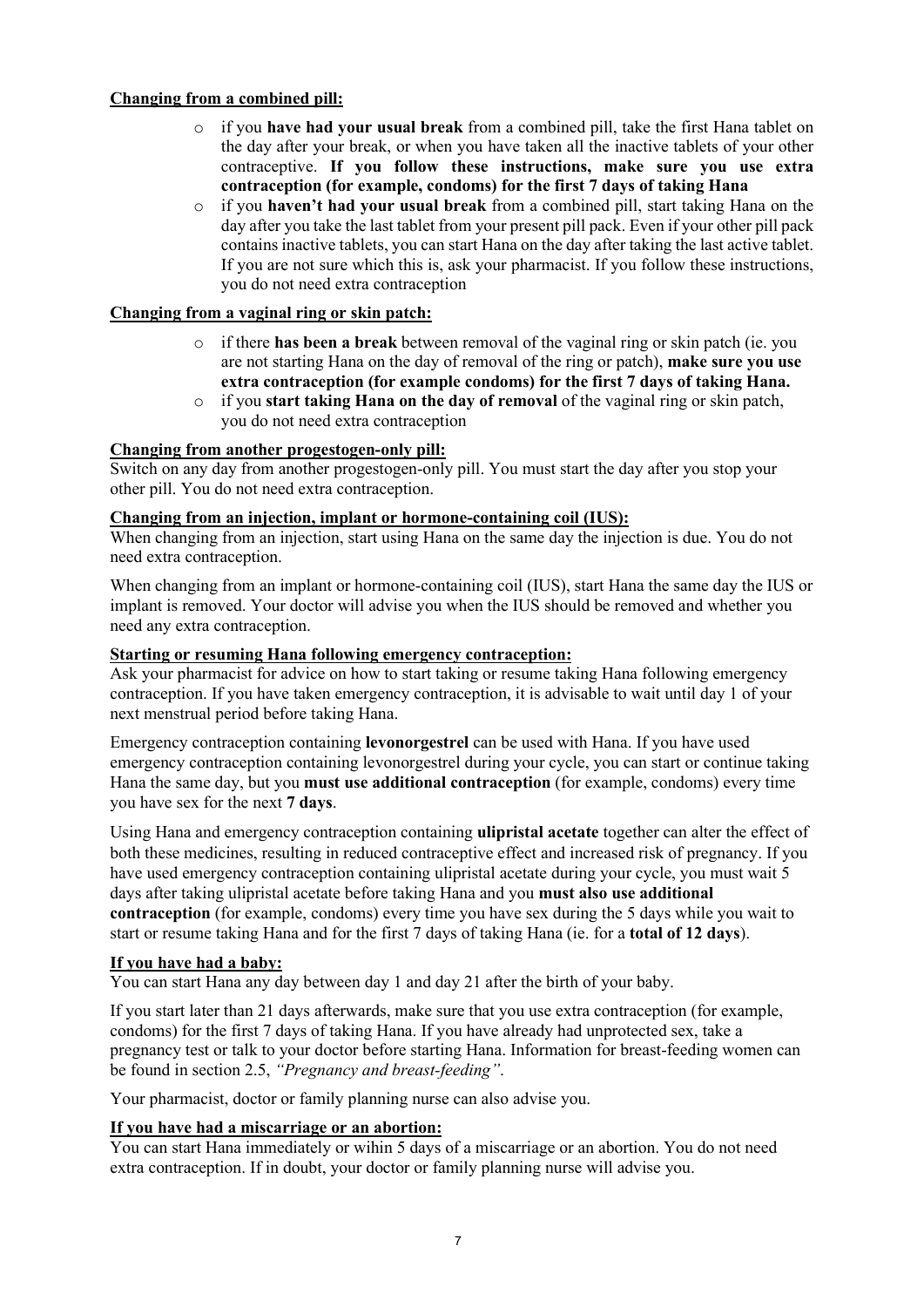## **3.3 If you forget to take Hana**



If your period is late after missing any pills in the last month, or if you think you may be pregnant, take a pregnancy test. **Stop taking Hana and see your doctor** if you become pregnant (see section 2.5 "*Pregnancy and breast-feeding"*).

#### **3.4 If you vomit or have severe diarrhoea**

If you vomit within 3-4 hours of taking Hana, the pill should be considered 'missed' and the advice under section 3.3 *"If you forget to take Hana"* followed. If you have severe or persistent vomiting or diarrhoea, Hana may not have been completely absorbed and contraceptive effect may be reduced. You should use additional contraception (for example, condoms) for the duration of the illness and for the first 7 days of normal pill taking.

If you are not sure what to do, ask your pharmacist for advice.

#### **3.5 If you take more Hana than you should**

There have been no reports of serious harmful effects from taking too many Hana tablets at one time. Symptoms can include nausea and vomiting and, in young girls, slight vaginal bleeding. For more information, ask your pharmacist, doctor or family planning nurse.

#### **3.6 If you stop taking Hana**

You can stop taking Hana whenever you like. From the day you stop, you are no longer protected against pregnancy.

If you have any further questions on the use of this medicine, ask your pharmacist, doctor or family planning nurse.

#### **4. Possible side effects**

Like all medicines, Hana can cause side effects, although not everybody gets them. Tell your pharmacist, doctor or family planning nurse if you notice any unwanted effect, especially if severe or persistent.

#### **4.1 Serious side effects are rare**

#### **Severe allergic reactions**

You may experience signs of a severe allergic reaction (hypersensitivity) including:

- swollen face, lips, tongue and/or throat
- difficulty swallowing or breathing

**Get medical advice immediately** if you get any of these.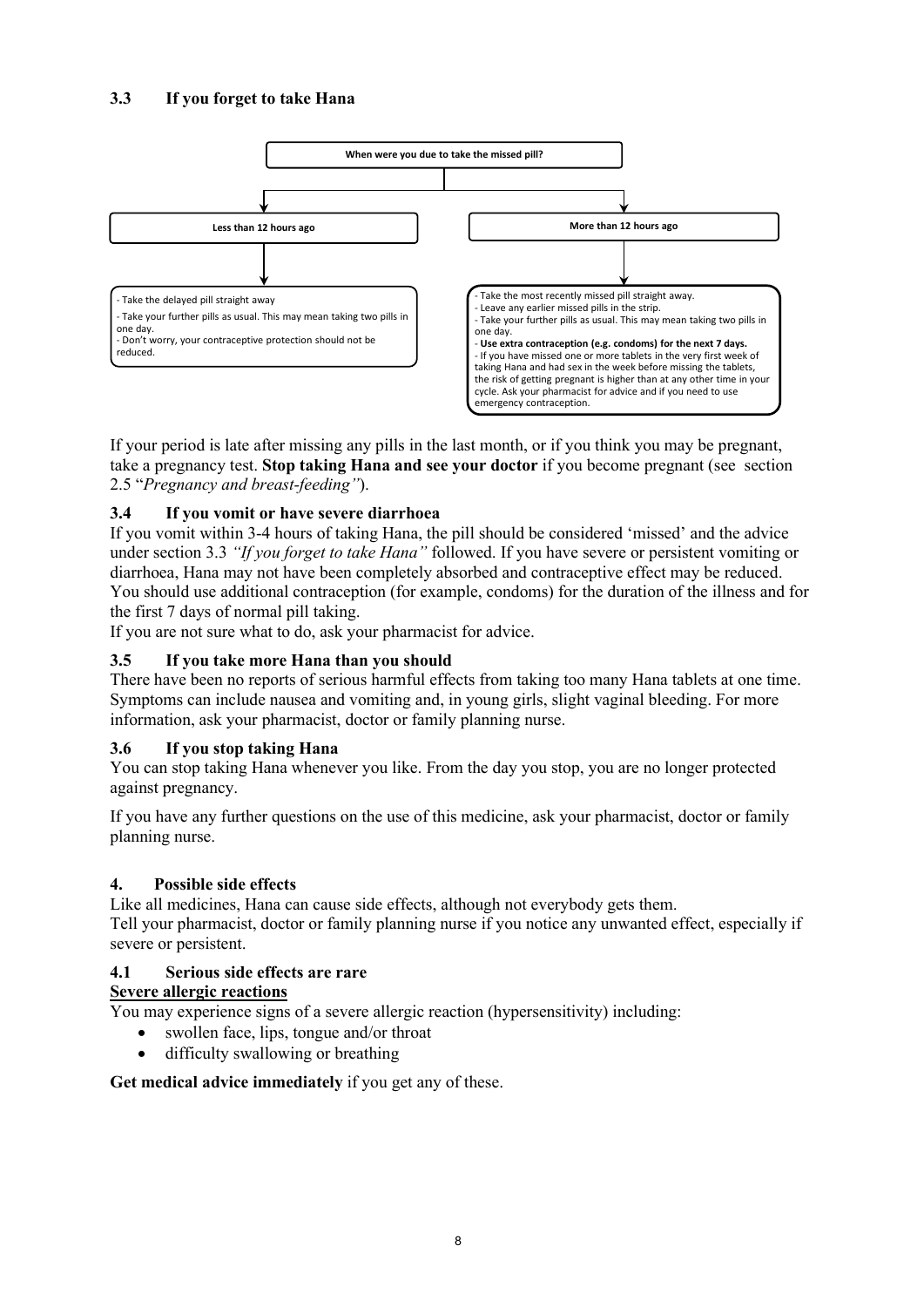#### **Pregnancy outside the womb (ectopic pregnancy)**

Rarely, women taking Hana have had an ectopic pregnancy, where the baby develops outside the womb. Symptoms might include:

• a sudden or severe pain in the lower abdomen or stomach area with or without vaginal bleeding

#### **Contact a doctor immediately** if you get these.

#### **Risk of blood clots**

Women taking hormonal contraceptive pills are at increased risk of blood clots – see '*Blood clots'* in section 2.2 *'Warnings and precautions'*. Symptoms might include:

- swelling, redness or pain in the leg
- chest pain, breathlessness or coughing up blood

**Contact your doctor immediately** if you notice these.

#### **4.2 Changes to your periods**

**You are likely to experience changes in your periods** while using Hana. You do not need to take any action, just **continue taking Hana exactly as directed**, even if you start to have these changes:

- irregular periods: your periods may be less or more frequent, shorter or longer, lighter or heavier than before you started Hana
- spotting or bleeding when you are not having your period. This may be just slight staining which may not even require a pad, or heavier bleeding like a light period. You may need to use tampons or sanitary towels
- stop having periods while taking Hana

**Contact your doctor or family planning nurse** if you start to have these changes:

- your menstrual period differs from that which would be expected with Hana
- your menstrual period is more frequent than you find acceptable
- your menstrual period is unusually heavy
- you repeatedly have bleeding that is brought on by sex

Meanwhile, you must continue to take Hana every day.

#### **4.3 Common side effects**

*These may affect up to 1 in 10 women*

- altered mood, depressed mood
- decreased sexual drive (libido)
- headache
- nausea
- acne
- breast pain
- irregular or no periods
- increased body weight

#### **4.4 Uncommon side effects**

*These may affect up to 1 in 100 women*

- infection of the vagina
- difficulties in wearing contact lenses
- vomiting
- hair loss
- painful periods
- ovarian cysts
- tiredness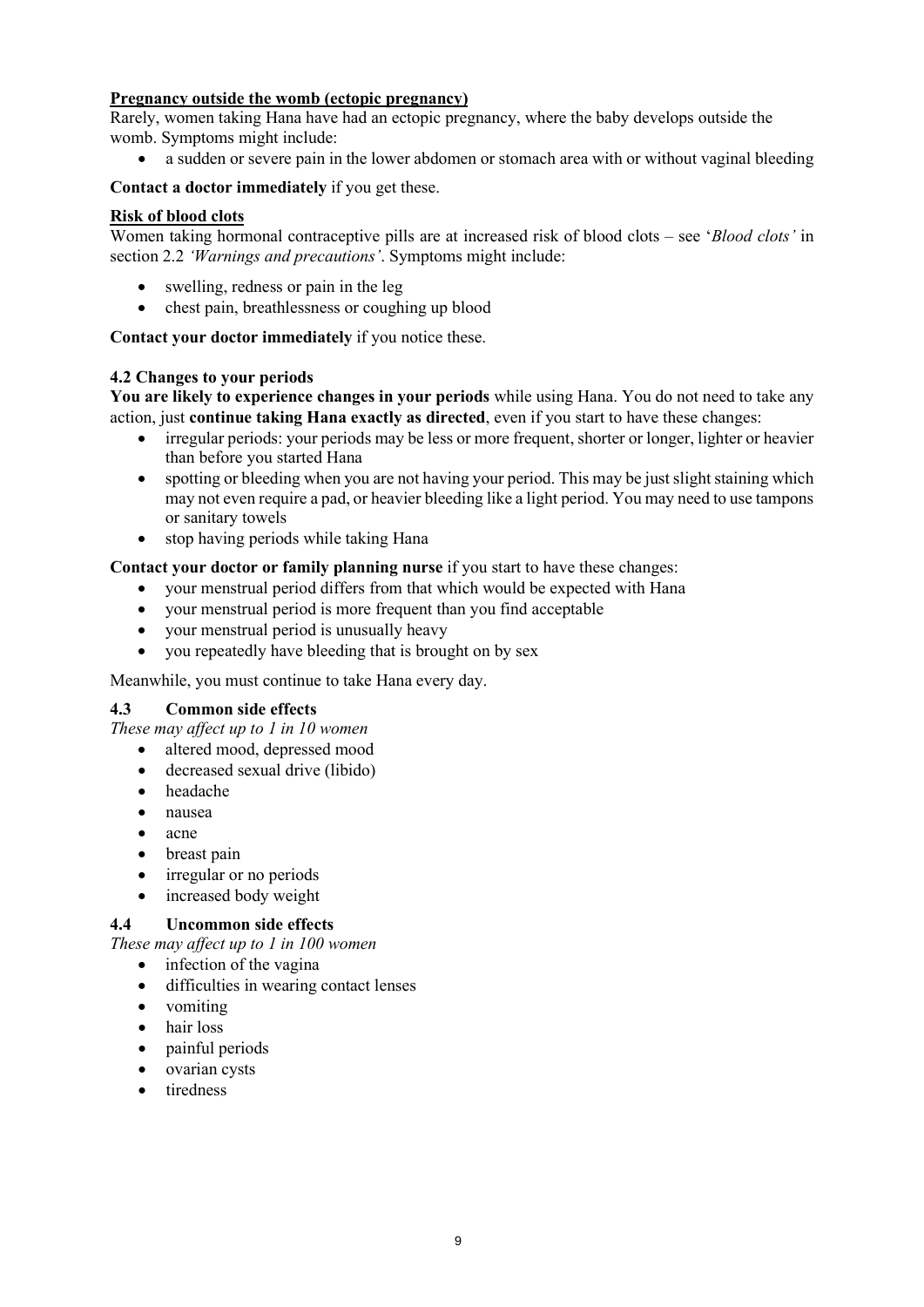## **4.5 Rare side effects**

*These may affect up to 1 in 1,000 women*

- rash
- hives
- painful blue-red skin lumps (*erythema nodosum*)

As well as these side effects, you may notice breast secretion or leakage.

## **4.6 Reporting of side effects**

**If you get any side effects talk to your doctor, pharmacist or family planning nurse**. This includes any possible side effects not listed in this leaflet. You can also report side effects via the Yellow Card Scheme at: [www.mhra.gov.uk/yellowcard](http://www.mhra.gov.uk/yellowcard) or search for MHRA Yellow Card in the Google Play or Apple App Store. By reporting side effects, you can help provide more information on the safety of this medicine.

#### **5. How to store Hana**

Keep this medicine out of the sight and reach of children.

Do not use Hana after the expiry date which is stated on the carton label and blister foil. The expiry date is the last day of that month.

Do not store above 30°C. Use within 3 months from the date of first opening of the sachet.

The active substance could cause an environmental risk to fish. Do not throw away any medicines via waste water or household waste. Ask your pharmacist how to throw away medicines you no longer use. These measures will help to protect the environment.

#### **6. Contents of the pack and other information**

#### **6.1 What Hana contains**

The active substance is desogestrel.

Each film-coated tablet contains 75 microgram desogestrel.

The other ingredients are alpha-tocopherol; maize starch; povidone; stearic acid; hypromellose; macrogol 400; titanium dioxide (E 171); lactose monohydrate (see also *"Hana contains lactose"* in section 2).

#### **6.2 What Hana looks like and contents of the pack**

Each blister pack of Hana contains 28 biconvex, round, white film-coated tablets without a score line.

Hana contains 1 or 3 blister packs. Each blister is packed in a foil sachet.

**Marketing Authorisation Holder:** Laboratoire HRA Pharma, 200 avenue de Paris, 92320 Chatillon, France

**Manufacturer:** Pharbil Waltrop GmbH, Im Wirrigen 25, 45731 Waltrop, Germany

**This leaflet was last revised in July 2021.**

**Latest approved information on this product is available on the following URL: www.hrapharma.com/PIL/UK/DSG.**

**Is this leaflet hard to see or read? Phone 0800 917 9548 for help.**